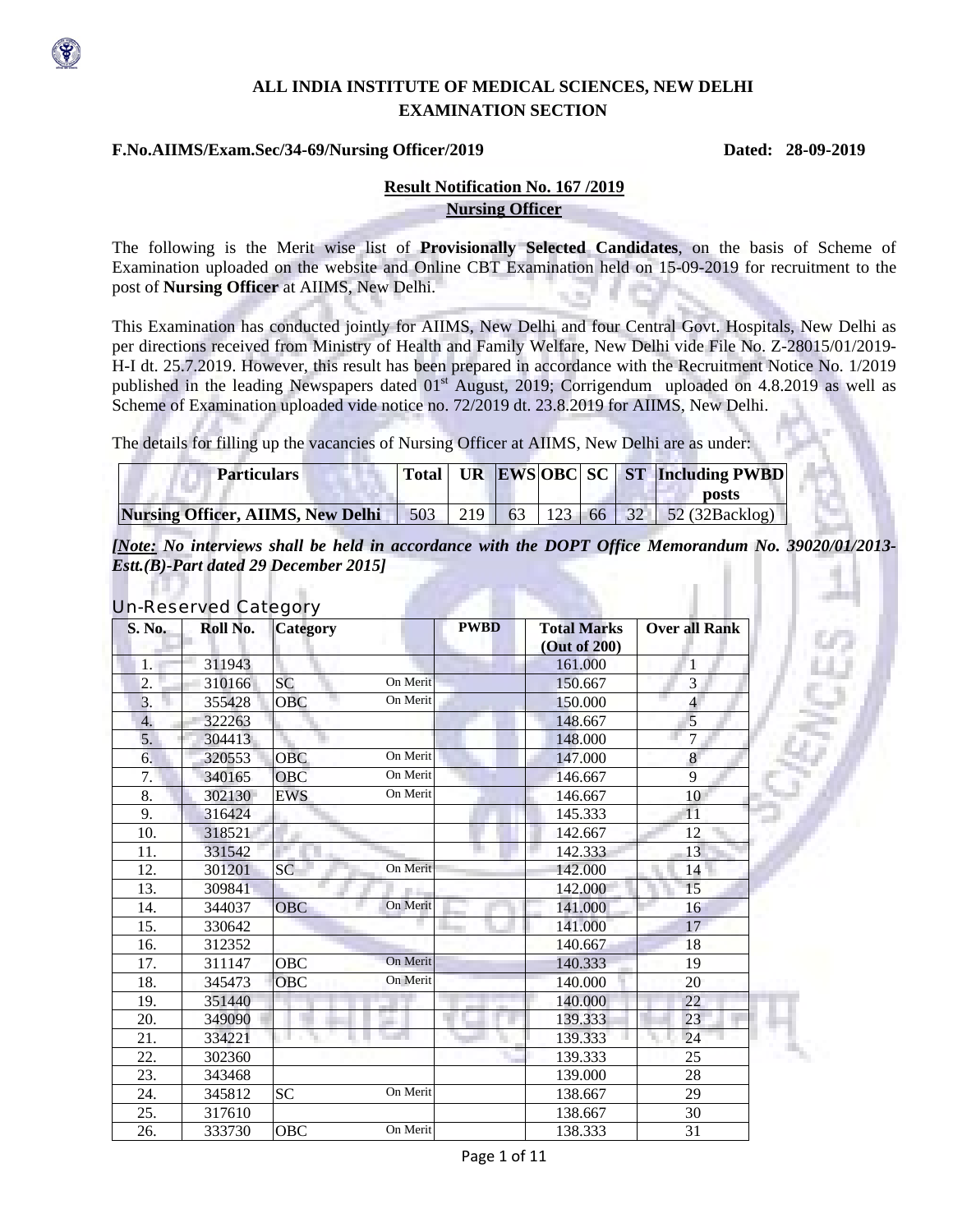| S. No. | Roll No. | Category               | <b>PWBD</b> | <b>Total Marks</b><br>(Out of 200) | <b>Over all Rank</b> |
|--------|----------|------------------------|-------------|------------------------------------|----------------------|
| 27.    | 325657   |                        |             | 138.333                            | 32                   |
| 28.    | 323582   | On Merit<br>OBC        |             | 138.000                            | 35                   |
| 29.    | 301539   | On Merit<br>OBC        |             | 138.000                            | 36                   |
| 30.    | 318297   |                        |             | 138.000                            | 37                   |
| 31.    | 353620   |                        |             | 138.000                            | 38                   |
| 32.    | 326520   | On Merit<br>OBC        |             | 137.667                            | 39                   |
| 33.    | 309544   |                        |             | 137.667                            | 40                   |
| 34.    | 334026   |                        |             | 137.667                            | 41                   |
| 35.    | 312843   |                        |             | 137.667                            | 42                   |
| 36.    | 344976   |                        |             | 137.667                            | 43                   |
| 37.    | 337073   | On Merit<br>OBC        |             | 137.333                            | 44                   |
| 38.    | 314741   |                        |             | 137.333                            | 45                   |
| 39.    | 350132   | On Merit<br>OBC        |             | 137.333                            | 46                   |
| 40.    | 303269   |                        |             | 137.333                            | 47                   |
| 41.    | 310144   |                        |             | 137.333                            | 48                   |
| 42.    | 301570   | On Merit<br><b>OBC</b> |             | 137.333                            | 49                   |
| 43.    | 317652   |                        |             | 137.000                            | 50                   |
| 44.    | 301837   |                        |             | 137.000                            | 51                   |
| 45.    | 335431   |                        |             | 137.000                            | 53                   |
| 46.    | 320081   |                        |             | 136.667                            | 54                   |
| 47.    | 301193   |                        |             | 136.667                            | 55                   |
| 48.    | 351389   |                        |             | 136.667                            | 56                   |
| 49.    | 306468   |                        |             | 136.333                            | 59                   |
| 50.    | 316786   |                        |             | 136.333                            | 60                   |
| 51.    | 329842   |                        |             | 136.333                            | 61                   |
| 52.    | 336979   |                        |             | 136.333                            | 62                   |
| 53.    | 327908   |                        |             | 136.000                            | 63                   |
| 54.    | 305554   |                        |             | 136.000                            | 64                   |
| 55.    | 321682   | On Merit<br>EWS        |             | 136.000                            | 65                   |
| 56.    | 341838   |                        |             | 136.000                            | 66                   |
| 57.    | 328002   |                        |             | 136.000                            | 67                   |
| 58.    | 324010   | m.                     |             | 135.667                            | ш<br>68              |
| 59.    | 339700   | On Merit<br><b>OBC</b> |             | 135.667                            | 69                   |
| 60.    | 355313   | On Merit<br>OBC        |             | 135.667                            | 71                   |
| 61.    | 353561   | On Merit<br><b>OBC</b> |             | 135.667                            | 72                   |
| 62.    | 305353   | OBC<br>On Merit        |             | 135.667                            | 73                   |
| 63.    | 328570   | On Merit<br>ST         |             | 135.333                            | 74                   |
| 64.    | 324404   | On Merit<br>OBC        |             | 135.333                            | 75                   |
| 65.    | 308587   |                        |             | 135.333                            | 76                   |
| 66.    | 326151   | On Merit<br>SC         | m           | 135.333                            | 77                   |
| 67.    | 338204   | On Merit<br>OBC        |             | 135.000                            | 78                   |
| 68.    | 341304   | On Merit<br><b>OBC</b> |             | 135.000                            | 79                   |
| 69.    | 355421   |                        |             | 135.000                            | 80                   |
| 70.    | 325401   | On Merit<br><b>OBC</b> |             | 135.000                            | 81                   |
| 71.    | 340808   |                        |             | 135.000                            | 82                   |
| 72.    | 354168   |                        |             | 134.667                            | 83                   |
| 73.    | 310251   | On Merit<br><b>OBC</b> |             | 134.667                            | 84                   |
| 74.    | 346985   |                        |             | 134.667                            | 85                   |
| 75.    | 324487   |                        |             | 134.667                            | 86                   |
| 76.    | 315306   | - 70<br>a sa m<br>×,   |             | 134.667                            | 87<br>۰              |
| 77.    | 303241   |                        |             | 134.667                            | 88                   |
| 78.    | 300224   |                        |             | 134.333                            | 92                   |
| 79.    | 323062   |                        |             | 134.333                            | 94                   |
| 80.    | 317757   |                        |             | 134.333                            | 95                   |
| 81.    | 313842   | On Merit<br>OBC        |             | 134.333                            | 96                   |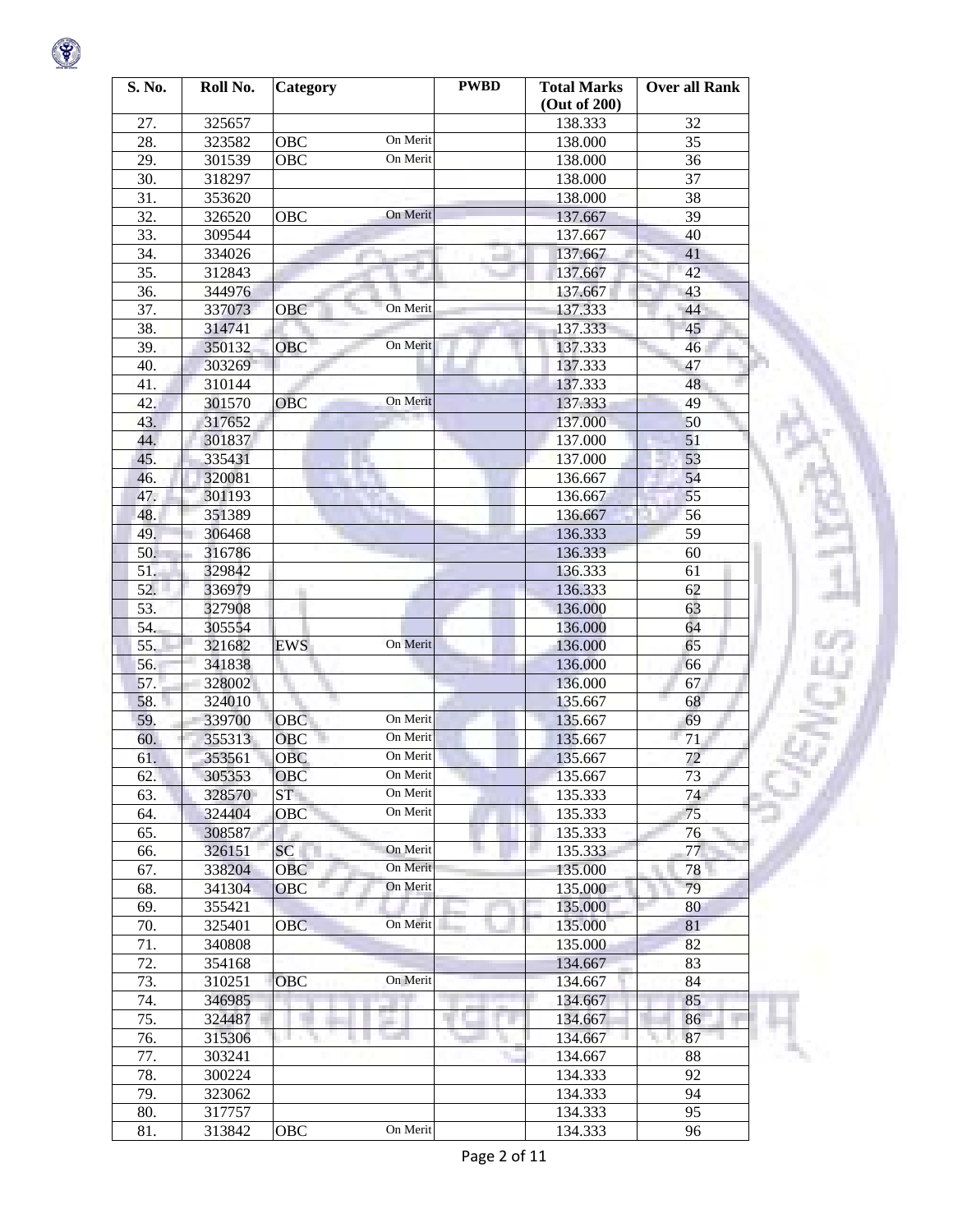| S. No. | Roll No. | <b>Category</b>        | <b>PWBD</b> | <b>Total Marks</b><br>(Out of 200) | <b>Over all Rank</b> |
|--------|----------|------------------------|-------------|------------------------------------|----------------------|
| 82.    | 341592   |                        |             | 134.333                            | 97                   |
| 83.    | 313411   | On Merit<br>OBC        |             | 134.333                            | 98                   |
| 84.    | 326932   |                        |             | 134.333                            | 99                   |
| 85.    | 346910   | On Merit<br>OBC        |             | 134.333                            | 100                  |
| 86.    | 303573   | On Merit<br>OBC        |             | 134.333                            | 101                  |
| 87.    | 346703   |                        |             | 134.333                            | 102                  |
| 88.    | 346974   |                        |             | 134.000                            | 105                  |
| 89.    | 344579   |                        |             | 134.000                            | 106                  |
| 90.    | 311362   | On Merit<br><b>OBC</b> |             | 133.667                            | 109                  |
| 91.    | 325610   | On Merit<br><b>OBC</b> |             | 133.667                            | 110                  |
| 92.    | 305360   | On Merit<br>OBC        |             | 133.667                            | 111                  |
| 93.    | 336654   | On Merit<br>OBC        |             | 133.667                            | 112                  |
| 94.    | 318776   |                        |             | 133.667                            | 113                  |
| 95.    | 323913   |                        |             | 133.667                            | 114                  |
| 96.    | 338776   | On Merit<br>SC         |             | 133.667                            | 115                  |
| 97.    | 309457   | On Merit<br><b>OBC</b> |             | 133.667                            | 116                  |
| 98.    | 328932   |                        |             | 133.333                            | 117                  |
| 99.    | 319956   | On Merit<br>OBC        |             | 133.333                            | 118                  |
| 100.   | 325572   | On Merit<br>OBC        |             | 133.333                            | 119                  |
| 101.   | 335586   | On Merit<br>SC         |             | 133.333                            | 120                  |
| 102.   | 339343   |                        |             | 133.333                            | 121                  |
| 103.   | 336326   |                        |             | 133.000                            | 123                  |
| 104.   | 311879   |                        |             | 133.000                            | 124                  |
| 105.   | 333001   |                        |             | 133.000                            | 125                  |
| 106.   | 324699   | On Merit<br>OBC        |             |                                    | 126                  |
| 107.   |          | On Merit               |             | 133.000                            | 129                  |
|        | 331167   | <b>EWS</b>             |             | 132.667                            |                      |
| 108.   | 320515   | On Merit               |             | 132.667                            | 130<br>131           |
| 109.   | 346397   | OBC                    |             | 132.667                            |                      |
| 110.   | 346429   | On Merit<br>OBC        |             | 132.333                            | 132                  |
| 111.   | 322838   |                        |             | 132.333                            | 133                  |
| 112.   | 354065   |                        |             | 132.333                            | 134                  |
| 113.1  | 305518   |                        |             | 132.333                            | 135                  |
| 114.   | 334839   |                        |             | 132.333                            | 136                  |
| 115.   | 315908   | On Merit               |             | 132.333                            | 137                  |
| 116.   | 314573   | <b>OBC</b>             |             | 132.333                            | 138                  |
| 117.   | 314031   |                        |             | 132.333                            | 139                  |
| 118.   | 310994   |                        |             | 132.000                            | 142                  |
| 119.   | 336950   | On Merit<br>OBC        |             | 132.000                            | 143                  |
| 120.   | 341528   | On Merit<br><b>OBC</b> |             | 132.000                            | 144                  |
| 121.   | 355508   | On Merit<br><b>OBC</b> |             | 132.000                            | 145                  |
| 122.   | 347186   |                        |             | 132.000                            | 146                  |
| 123.   | 324430   | On Merit<br>OBC        |             | 132.000                            | 147                  |
| 124.   | 330009   | On Merit<br><b>EWS</b> |             | 132.000                            | 148                  |
| 125.   | 314663   | On Merit<br><b>OBC</b> |             | 132.000                            | 149                  |
| 126.   | 333869   | On Merit<br>OBC        |             | 132.000                            | 150                  |
| 127.   | 341607   | On Merit<br>ST         |             | 132.000                            | 151                  |
| 128.   | 318704   | П                      |             | 131.667                            | 152                  |
| 129.   | 342159   |                        |             | 131.667                            | 155                  |
| 130.   | 342948   | <b>STATISTICS</b>      |             | 131.667                            | 156                  |
| 131.   | 304260   |                        |             | 131.667                            | 157<br>T.            |
| 132.   | 314647   | On Merit<br>SC         |             | 131.667                            | 158                  |
| 133.   | 345382   |                        |             | 131.667                            | 159                  |
| 134.   | 304374   |                        |             | 131.667                            | 160                  |
| 135.   | 335837   |                        |             | 131.667                            | 161                  |
| 136.   | 319723   |                        |             | 131.667                            | 162                  |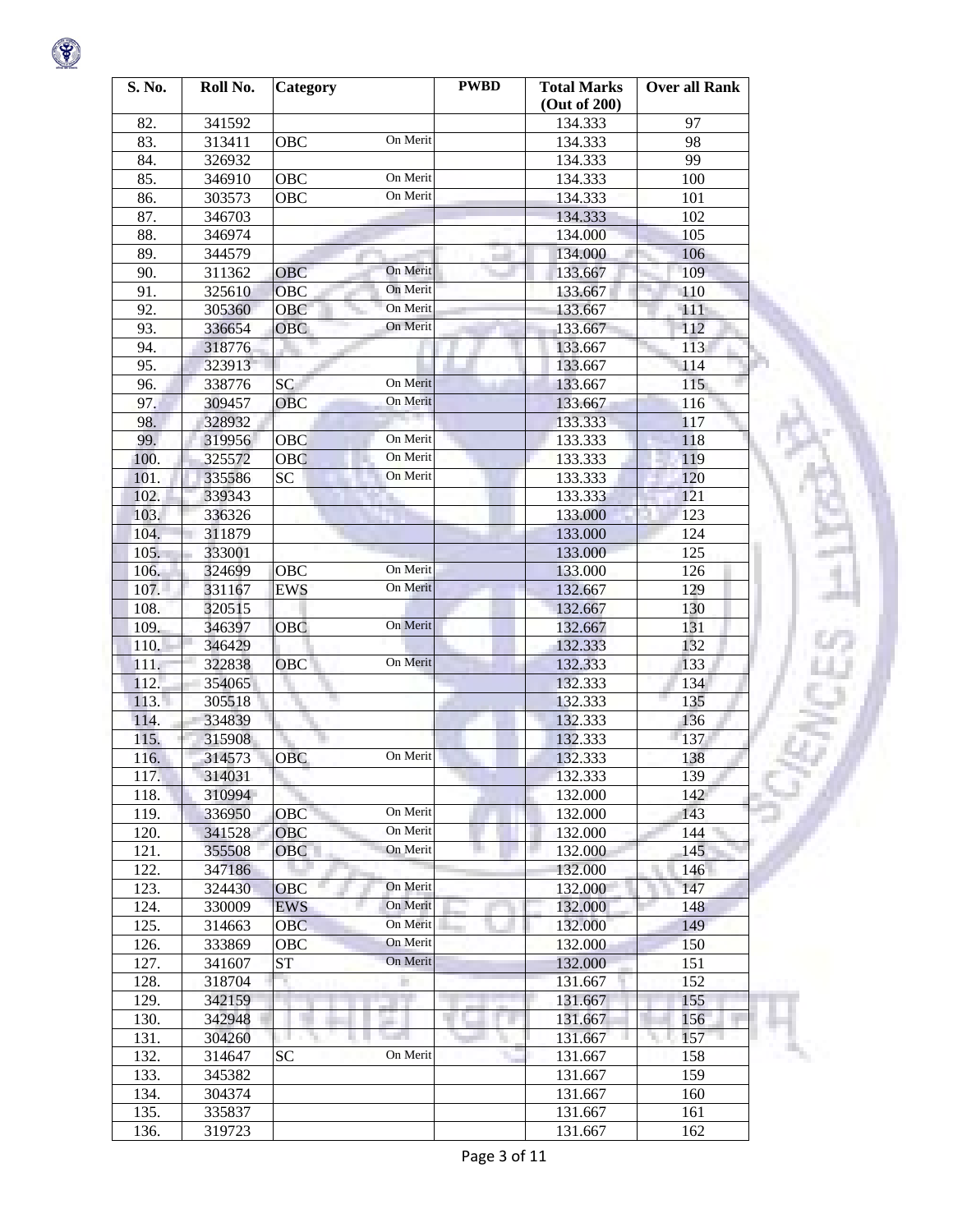| S. No. | Roll No. | Category                   | <b>PWBD</b> | <b>Total Marks</b><br>(Out of 200) | <b>Over all Rank</b> |
|--------|----------|----------------------------|-------------|------------------------------------|----------------------|
| 137.   | 323435   | On Merit<br><b>SC</b>      |             | 131.667                            | 163                  |
| 138.   | 332591   |                            |             | 131.667                            | 164                  |
| 139.   | 338678   |                            |             | 131.667                            | 165                  |
| 140.   | 311774   | On Merit<br>OBC            |             | 131.333                            | 168                  |
| 141.   | 334257   |                            |             | 131.333                            | 169                  |
| 142.   | 308215   | On Merit<br><b>EWS</b>     |             | 131.333                            | 170                  |
| 143.   | 312892   |                            |             | 131.333                            | 171                  |
| 144.   | 343796   |                            |             | 131.333                            | 173                  |
| 145.   | 320034   | On Merit<br><b>OBC</b>     |             | 131.333                            | 174                  |
| 146.   | 354851   | OBC<br>On Merit            |             | 131.333                            | 175                  |
| 147.   | 343397   | On Merit<br>OBC            |             | 131.333                            | 176                  |
| 148.   | 339621   |                            |             | 131.000                            | 177                  |
| 149.   | 305843   | On Merit<br>OBC            |             | 131.000                            | 178                  |
| 150.   | 301489   |                            |             | 131.000                            | 179                  |
| 151.   | 310654   |                            |             | 131.000                            | 180                  |
| 152.   | 324654   |                            |             | 131.000                            | 181                  |
| 153.   | 338457   |                            |             | 131.000                            | 182                  |
| 154.   | 302964   | On Merit<br><b>SC</b>      |             | 131.000                            | 184                  |
| 155.   | 333850   | On Merit<br>OBC            |             | 131.000                            | 185                  |
| 156.   | 343897   |                            |             | 131.000                            | 186                  |
| 157.   | 322174   | On Merit<br>OBC            |             | 130.667                            | 189                  |
| 158.   | 311695   | On Merit<br>OBC            |             | 130.667                            | 190                  |
| 159.   | 323690   | On Merit<br>OBC            |             | 130.667                            | 191                  |
| 160.   | 310524   |                            |             | 130.667                            | 192                  |
| 161.   | 334948   |                            |             | 130.667                            | 193                  |
| 162.   | 321925   | On Merit<br><b>OBC</b>     |             | 130.667                            | 194                  |
| 163.   | 312050   | On Merit<br><b>OBC</b>     |             | 130.667                            | 195                  |
| 164.   | 336293   |                            |             | 130.667                            | 196                  |
| 165.   | 323224   | On Merit<br><b>EWS</b>     |             | 130.667                            | 197                  |
| 166.   | 315461   |                            |             | 130.667                            | 198                  |
| 167.   | 301407   |                            |             | 130.667                            | 199                  |
| 168.   | 325348   |                            |             | 130.667                            | 200                  |
| 169.   | 333991   |                            |             | 130.667                            | 201                  |
| 170.   | 354251   |                            |             | 130.333                            | 203                  |
| 171.   | 300424   | On Merit<br><b>OBC</b>     |             | 130.333                            | 204                  |
| 172.   | 327660   |                            |             | 130.333                            | $\overline{205}$     |
| 173.   | 305096   |                            |             | 130.333                            | 206                  |
| 174.   | 352478   | On Merit<br>OBC            |             | 130.333                            | 207                  |
| 175.   | 310791   |                            |             | 130.333                            | 208                  |
| 176.   | 317808   | in i                       |             | 130.333                            | 209                  |
| 177.   | 308613   | On Merit<br>SC             |             | 130.000                            | 211                  |
| 178.   | 354554   | On Merit<br><b>OBC</b>     |             | 130.000                            | 212                  |
| 179.   | 335574   | On Merit<br>SC             |             | 130.000                            | 213                  |
| 180.   | 300046   | On Merit<br><b>OBC</b>     |             | 130.000                            | 214                  |
| 181.   | 344864   | On Merit<br><b>SC</b>      |             | 130.000                            | 215                  |
| 182.   | 315491   |                            |             | 130.000                            | 216                  |
| 183.   | 320209   |                            |             | 130.000                            | 217                  |
| 184.   | 309893   |                            |             | 130.000                            | 218                  |
| 185.   | 343622   |                            |             | 130.000                            | 219                  |
| 186.   | 349134   | - 70<br><b>Tarafa</b><br>н |             | 130.000                            | ٦<br>220             |
| 187.   | 319703   | On Merit<br>SC             |             | 130.000                            | 221                  |
| 188.   | 346621   |                            |             | 129.667                            | 224                  |
| 189.   | 331258   |                            |             | 129.667                            | 225                  |
| 190.   | 317675   |                            | <b>PWBD</b> | 109.667                            | 3256                 |
| 191.   | 352227   |                            | <b>PWBD</b> | 104.667                            | 5034                 |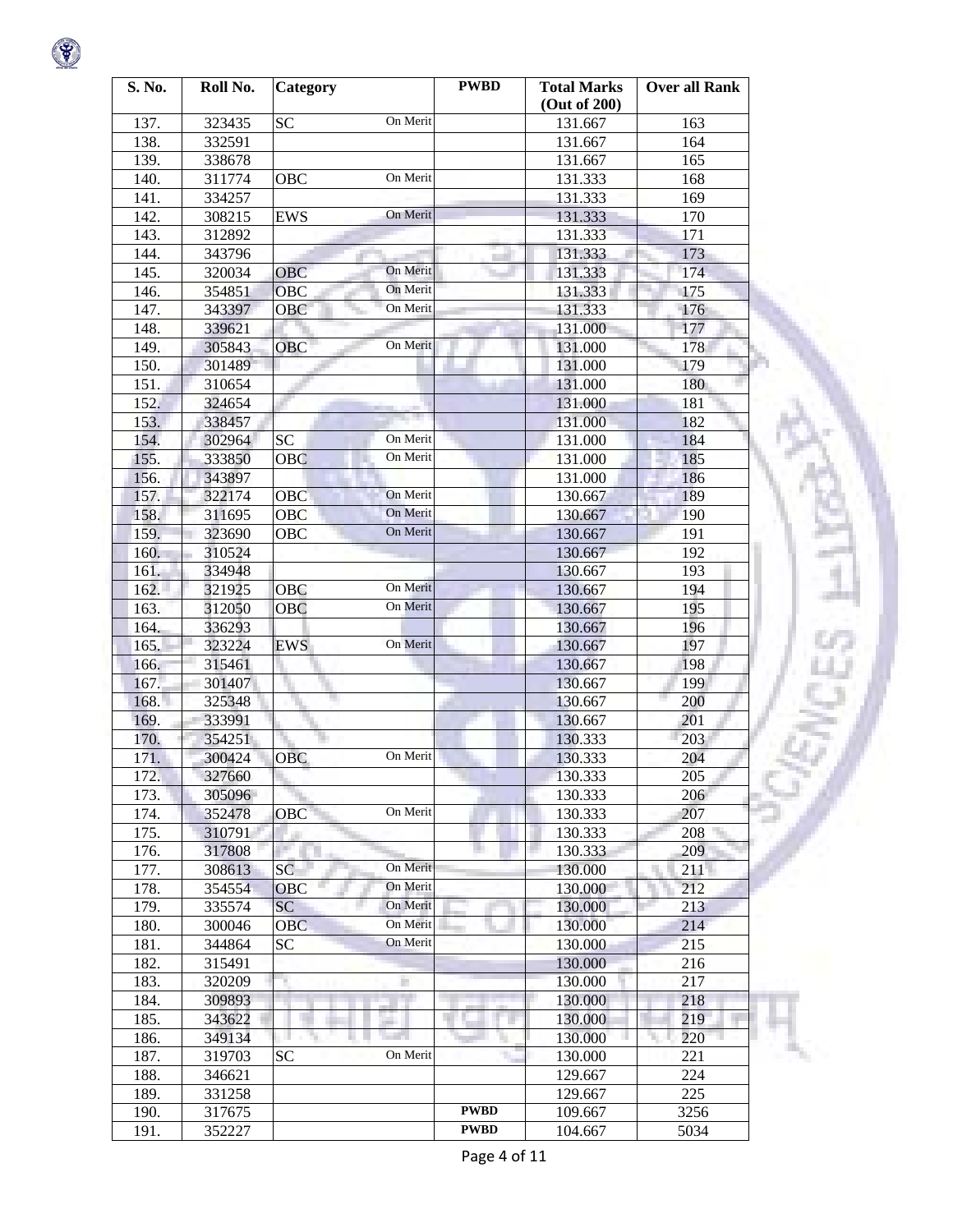| S. No. | Roll No. | <b>Category</b> | <b>PWBD</b> | <b>Total Marks</b><br>(Out of 200) | <b>Over all Rank</b> |
|--------|----------|-----------------|-------------|------------------------------------|----------------------|
| 192.   | 330524   |                 | <b>PWBD</b> | 94.000                             | .0094                |

# EWS Category

 $\bullet$ 

| S. No.       | Roll No. | <b>Total Marks</b> | <b>Over all Rank</b> |
|--------------|----------|--------------------|----------------------|
|              |          | (Out of 200)       |                      |
| 1.           | 320356   | 129.000            | 259                  |
| 2.           | 355488   | 128.000            | 302                  |
| 3.           | 307321   | 128.000            | 304                  |
| 4.           | 333286   | 128.000            | 308                  |
| 5.           | 343353   | 127.667            | 320                  |
| 6.           | 311270   | 127.667            | 321                  |
| 7.           | 341167   | 127.667            | 335                  |
| 8.           | 302937   | 127.333            | 340                  |
| 9.           | 338472   | 127.333            | 342                  |
| 10.          | 342182   | 126.667            | 376                  |
| 11.          | 331797   | 126.667            | 383                  |
| 12.          | 327894   | 126.667            | 384                  |
| 13.          | 338803   | 125.333            | 463                  |
| 14.          | 351611   | 125.333            | 480                  |
| 15.          | 322954   | 125.333            | 490                  |
| 16.          | 355089   | 125.333            | 492                  |
| 17.          | 350406   | 125.000            | 513                  |
| 18.          | 302633   | 124.000            | 571                  |
| 19.          | 349460   | 123.667            | 605                  |
| 20.          | 318310   | 123.333            | 634                  |
| 21.          | 344584   | 123.333            | 639                  |
| 22.          | 308502   | 123.333            | 646                  |
| 23.          | 333094   | 123.000            | 677                  |
|              |          |                    |                      |
| 24.          | 324882   | 123.000            | 678                  |
| 25.          | 300153   | 123.000            | 679                  |
| 26.          | 336875   | 122.667            | 702                  |
| 27.          | 333185   | 122.333            | 723                  |
| 28.          | 345881   | 122.333            | 727                  |
| 29.          | 352107   | 122.333            | 734                  |
| 30.          | 329447   | 122.000            | 769                  |
| 31.          | 324212   | 122.000            | 771                  |
| 32.          | 331191   | 122.000            | 775                  |
| 33.          | 338771   | 122.000            | 779                  |
| 34.          | 320075   | 122.000            | 789                  |
| 35.          | 302041   | 121.667            | 808                  |
| 36.          | 346826   | $-121.667$         | 815                  |
| 37.          | 353524   | 121.667            | 818                  |
| 38.          | 347231   | 121.667            | 830                  |
| 39.          | 354722   | 121.333            | 862                  |
| 40.          | 339438   | 120.667            | 936                  |
| 41.          | 328677   | 120.667            | 947                  |
| 42.<br>n e s | 354055   | 120.333            | 967                  |
| ٦<br>43.     | 316670   | 120.000            | 1000                 |
| 44.          | 333524   | 119.667            | 1047<br>u,           |
| 45.          | 314437   | 119.333<br>۰.      | 1091                 |
| 46.          | 302219   | 119.333            | 1100                 |
| 47.          | 352355   | 119.333            | 1109                 |
| 48.          | 355124   | 119.000            | 1123                 |
| 49.          | 333147   | 119.000            | 1127                 |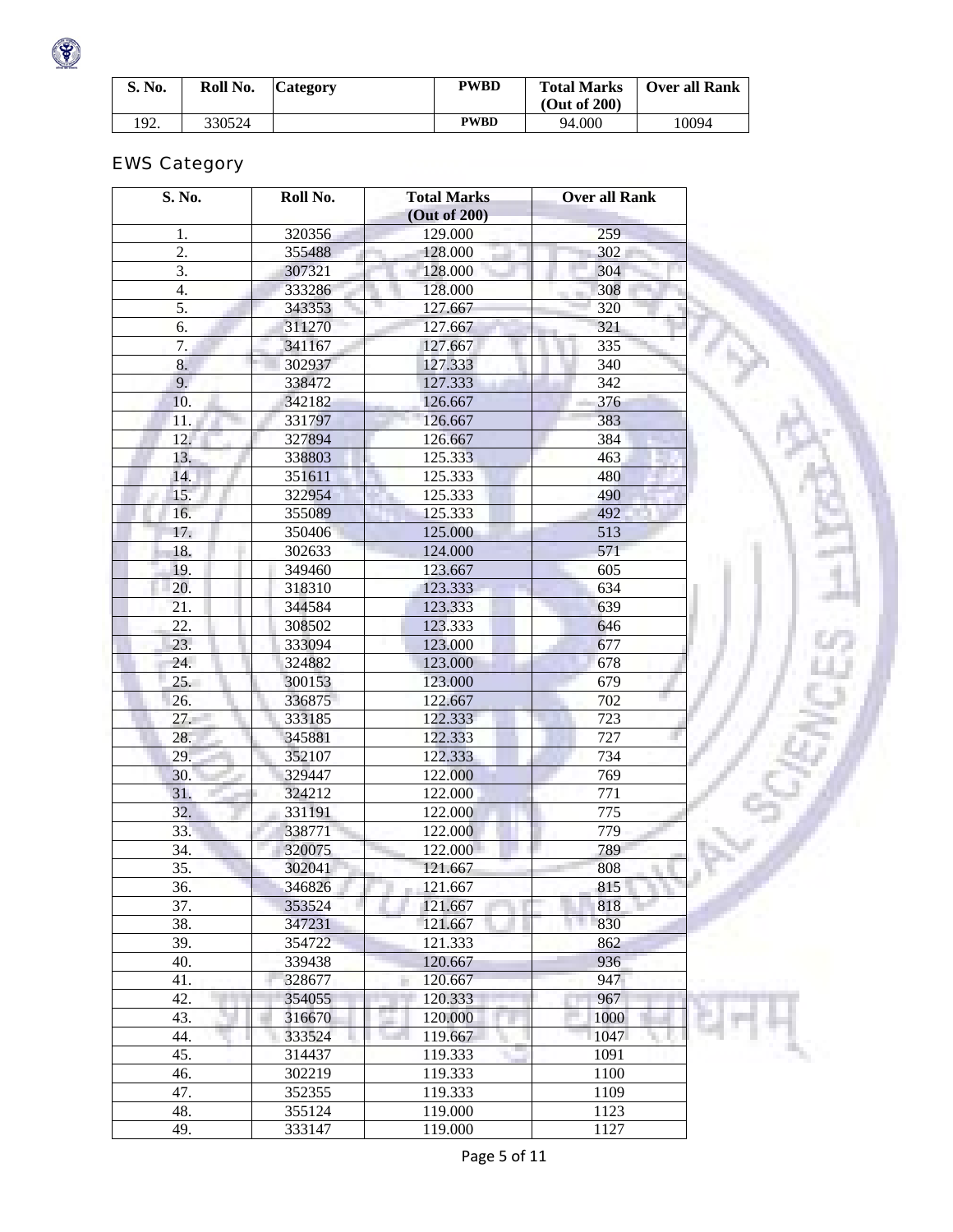

| S. No. | Roll No. | <b>Total Marks</b> | <b>Over all Rank</b> |
|--------|----------|--------------------|----------------------|
|        |          | (Out of 200)       |                      |
| 50.    | 350343   | 119.000            | 1151                 |
| 51.    | 305354   | 118.667            | 1208                 |
| 52.    | 308875   | 118.667            | 1211                 |
| 53.    | 346341   | 118.667            | 1220                 |
| 54.    | 344480   | 118.667            | 1226                 |
| 55.    | 352406   | 118.333            | 1239                 |
| 56.    | 328613   | 118.333            | 1245                 |
| 57.    | 313218   | 118.333            | 1247                 |
| 58.    | 347403   | 118.000            | 1279                 |
| 59.    | 304018   | 118.000            | 1305                 |
| 60.    | 309819   | 118.000            | 1308                 |
| 61.    | 350384   | 117.667            | 1331                 |
| 62.    | 312219   | 117.667            | 1349                 |
| 63.    | 327647   | 117.667            | 1364                 |

## **SC Category**

| <b>S. No.</b>     | Roll No. | <b>PWBD</b> | <b>Total Marks</b><br>(Out of 200) | <b>Over all Rank</b> |
|-------------------|----------|-------------|------------------------------------|----------------------|
| 1.                | 306065   |             | 134.333                            | $*91$                |
| $\overline{2}$ .  | 330174   |             | 129.000                            | 250                  |
| 3.                | 352448   |             | 129.000                            | 251                  |
| 4.                | 351707   |             | 129.000                            | 253                  |
| 5.                | 333747   |             | 129.000                            | 260                  |
| 6.                | 333984   |             | 128.333                            | 287                  |
| 7.                | 340019   |             | 128.333                            | 293                  |
| 8.                | 328661   |             | 128.000                            | 296                  |
| 9.                | 347471   |             | 128.000                            | 301                  |
| 10.               | 343775   |             | 127.667                            | 326                  |
| 11.               | 300508   |             | 127.667                            | 327                  |
| 12.               | 331992   |             | 127.667                            | 331                  |
| 13.               | 345270   |             | 127.667                            | 332                  |
| 14.               | 341469   |             | 127.000                            | 360                  |
| 15.               | 306815   |             | 126.667                            | 377                  |
| 16.               | 332549   |             | 126.667                            | 379                  |
| 17.               | 350773   |             | 126.667                            | 380                  |
| 18.               | 311259   |             | 126.333                            | 390                  |
| 19.               | 342678   |             | 126.333                            | 399                  |
| 20.               | 313203   |             | 126.333                            | 406                  |
| 21.               | 317251   |             | 126.333                            | 408                  |
| 22.               | 342062   |             | 126.000                            | 435                  |
| 23.               | 325316   |             | 125.667                            | 441                  |
| 24.               | 303359   | ×,          | 125.333                            | 477                  |
| 25.               | 343424   |             | 125.000                            | 501                  |
| 26.               | 301324   |             | 125.000                            | 505                  |
| 27.               | 321437   |             | 124.667                            | 533                  |
| 28.               | 347239   |             | 124.667                            | 536                  |
| 29.               | 341897   |             | 124.667                            | 537                  |
| 30.               | 328442   |             | 124.333                            | 551                  |
| 31.               | 302807   |             | u<br>124.333                       | 557                  |
| $\overline{32}$ . | 315521   |             | 124.333                            | 562                  |
| 33.               | 318489   |             | 124.000                            | 572                  |
| 34.               | 311508   |             | 124.000                            | 591                  |
| 35.               | 333264   |             | 123.667                            | 608                  |
| 36.               | 333627   |             | 123.667                            | 612                  |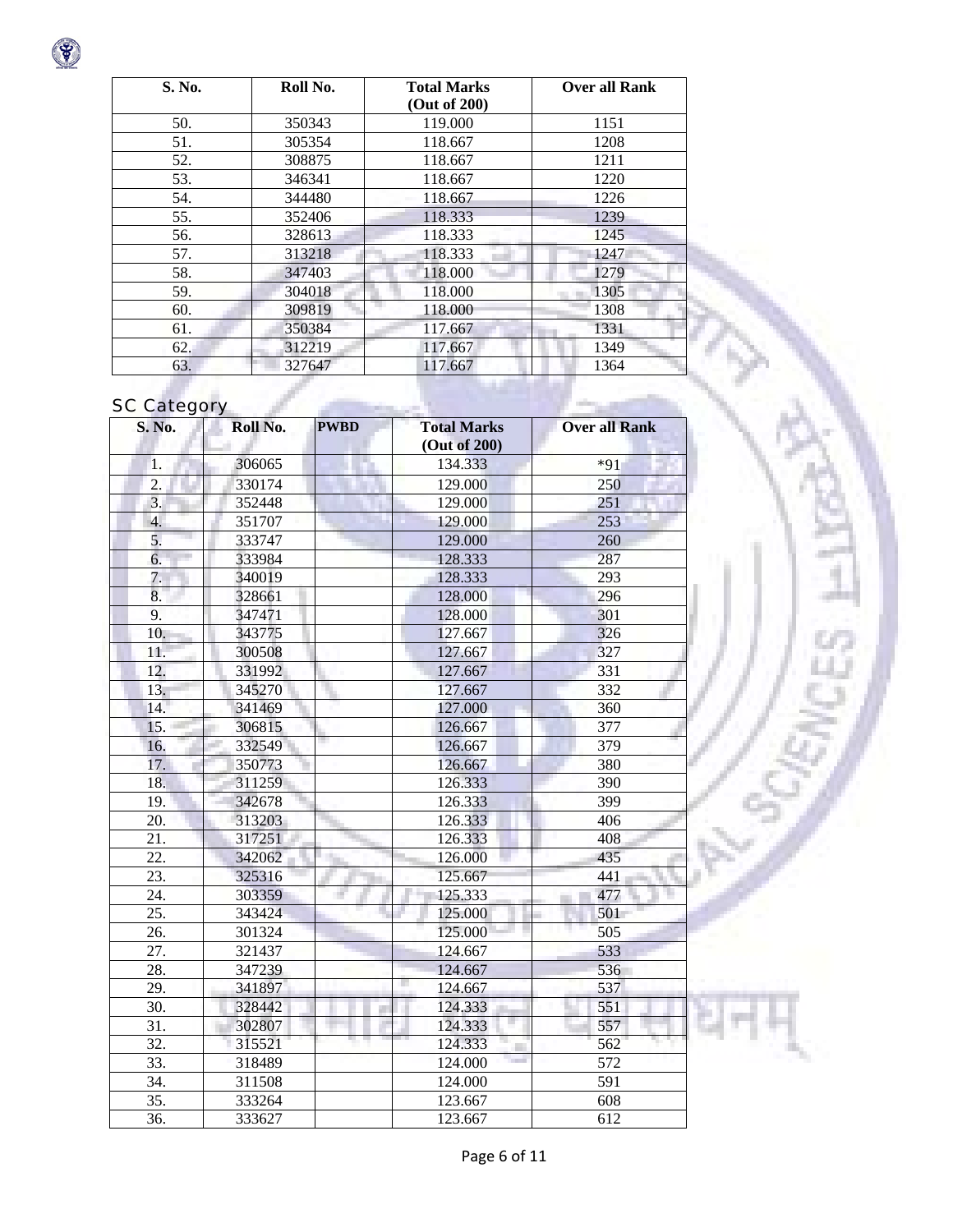| S. No. | Roll No. | <b>PWBD</b> | <b>Total Marks</b><br>(Out of 200) | <b>Over all Rank</b> |
|--------|----------|-------------|------------------------------------|----------------------|
| 37.    | 343076   |             | 123.667                            | 613                  |
| 38.    | 316090   |             | 123.333                            | 625                  |
| 39.    | 306673   |             | 123.333                            | 642                  |
| 40.    | 321920   |             | 123.333                            | 653                  |
| 41.    | 329733   |             | 123.333                            | 656                  |
| 42.    | 309832   |             | 123.000                            | 674                  |
| 43.    | 353567   |             | 123.000                            | 680                  |
| 44.    | 316588   |             | 122.667                            | 693                  |
| 45.    | 341438   |             | 122.667                            | 713                  |
| 46.    | 308391   |             | 122.667                            | 718                  |
| 47.    | 354162   |             | 122.333                            | 739                  |
| 48.    | 307372   |             | 122.333                            | 747                  |
| 49.    | 310516   |             | 122.333                            | 756                  |
| 50.    | 328805   |             | 122.000                            | 763                  |
| 51.    | 343299   |             | 122.000                            | 768                  |
| 52.    | 339747   |             | 122.000                            | 774                  |
| 53.    | 333931   |             | 122.000                            | 784                  |
| 54.    | 355467   |             | 122.000                            | 792                  |
| 55.    | 313741   |             | 122.000                            | 795                  |
| 56.    | 323374   |             | 121.667                            | 836                  |
| 57.    | 312249   |             | 121.667                            | 838                  |
| 58.    | 305993   |             | 121.000                            | 875                  |
| 59.    | 342784   |             | 120.667                            | 914                  |
| 60.    | 337352   |             | 120.667                            | 923                  |
| 61.    | 327960   |             | 120.667                            | 938                  |
| 62.    | 347924   | ٠           | 120.667                            | 945                  |
| 63.    | 342493   |             | 120.333                            | 961                  |
| 64.    | 319550   | <b>PWBD</b> | 84.667                             | 15855                |
| 65.    | 344902   | <b>PWBD</b> | 80.000                             | 18884                |
| 66.    | 310908   | <b>PWBD</b> | 76.333                             | 21333                |

# ST Category

| <b>S. No.</b> | $\mathbf{z}$<br>-<br>Roll No. | <b>PWBD</b> | <b>Total Marks</b><br>(Out of 200) | <b>Over all Rank</b> |
|---------------|-------------------------------|-------------|------------------------------------|----------------------|
| 1.            | 344973                        |             | 129.000                            | 249                  |
| 2.            | 350813                        |             | 126.667                            | 372                  |
| 3.            | 333830                        |             | 126.000                            | 413                  |
| 4.            | 315859                        |             | 125.000                            | 496                  |
| 5.            | 344111                        |             | 124.000                            | 575                  |
| 6.            | 305420                        |             | 124.000                            | 580                  |
| 7.            | 337371                        |             | 124.000                            | 583                  |
| 8.            | 311777                        |             | 123.667                            | 600                  |
| 9.            | 352276                        |             | 123.333                            | 617                  |
| 10.           | 342258                        |             | 123.333                            | 626                  |
| 11.           | 337171                        |             | 123.333                            | 630                  |
| 12.           | 338702                        |             | 123.333                            | 632                  |
| 13.           | 326989                        |             | 122.667                            | 716                  |
| 14.           | 320737                        |             | 121.667                            | 809                  |
| 15.           | 351691                        |             | 121.333                            | 843                  |
| 16.           | 350547                        |             | 121.333                            | 846                  |
| 17.           | 305216                        |             | 121.000                            | 874                  |
| 18.           | 337222                        |             | 120.333                            | 955                  |
| 19.           | 321356                        |             | 120.000                            | 1011                 |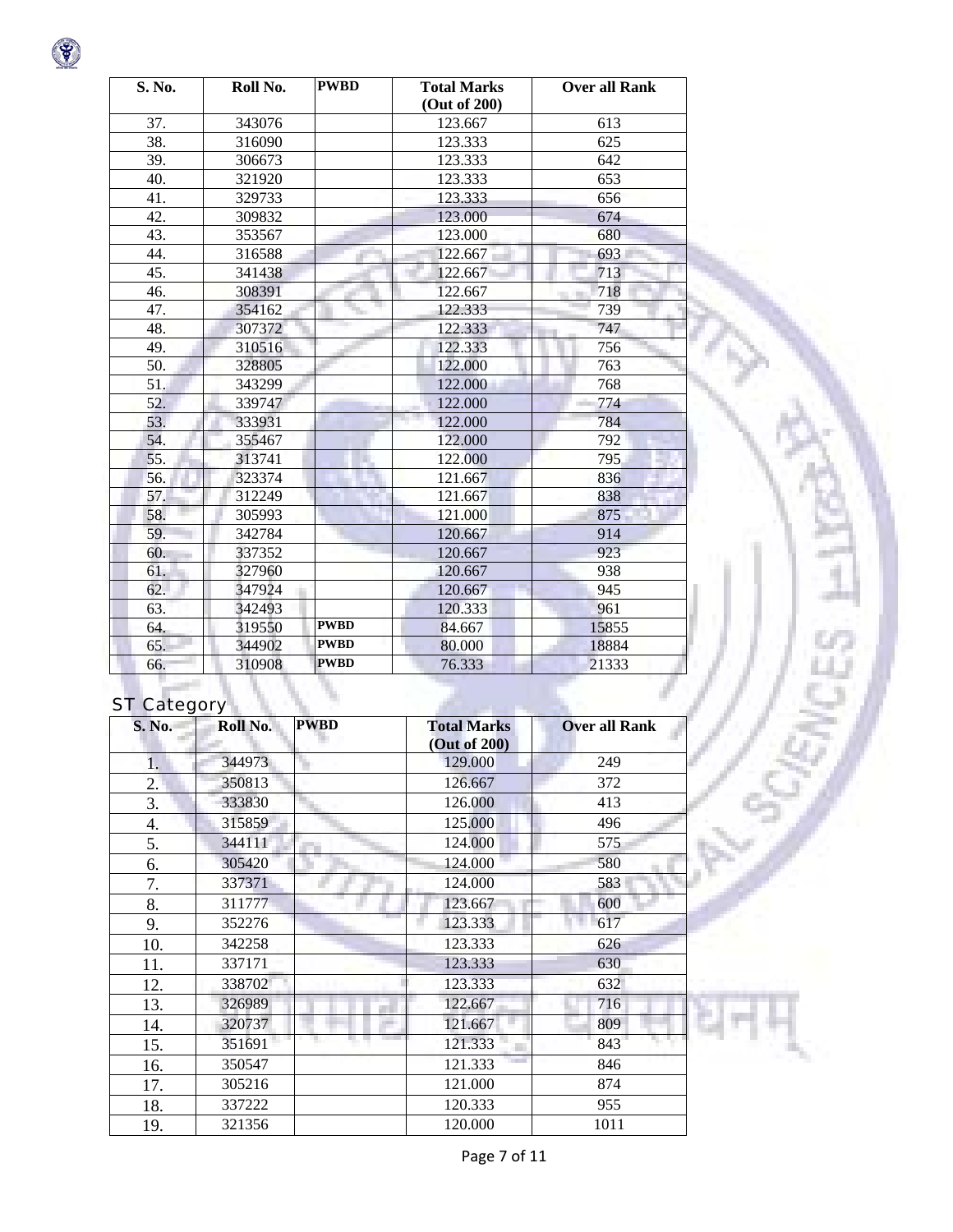| S. No. | Roll No. | <b>PWBD</b> | <b>Total Marks</b> | <b>Over all Rank</b> |
|--------|----------|-------------|--------------------|----------------------|
|        |          |             | (Out of 200)       |                      |
| 20.    | 313374   |             | 120.000            | 1017                 |
| 21.    | 343263   |             | 119.667            | 1048                 |
| 22.    | 305300   |             | 119.333            | 1076                 |
| 23.    | 328376   |             | 119.333            | 1105                 |
| 24.    | 339753   |             | 119.000            | 1115                 |
| 25.    | 313000   |             | 119.000            | 1118                 |
| 26.    | 321369   |             | 118.333            | 1240                 |
| 27.    | 353011   |             | 117.667            | 1370                 |
| 28.    | 318910   |             | 117.333            | 1405                 |
| 29.    | 317509   | <b>PWBD</b> | 90.000             | 12497                |
| 30.    | 328920   | <b>PWBD</b> | 90.000             | 12585                |
| 31.    | 300366   | <b>PWBD</b> | 80.333             | 18663                |
| 32.    | 319808   | <b>PWBD</b> | 77.667             | 20338                |

# OBC (NCL) Category

| S. No.                                 | Roll No.         | <b>PWBD</b>             | <b>Total Marks</b><br>(Out of 200) | <b>Over all Rank</b> |
|----------------------------------------|------------------|-------------------------|------------------------------------|----------------------|
| 1.                                     | 317733           |                         | 148.000                            | $*6$                 |
| 2.                                     | 315427           |                         | 139.000                            | $*26$                |
| 3.                                     | 329597           | <b>TELEVISION</b>       | 138.000                            | $*34$                |
| 4.                                     | 354971           |                         | 136.333                            | $*57$                |
| 5.                                     | 337043           |                         | 134.333                            | $*93$                |
| 6.                                     | 353799           |                         | 133.000                            | $*122$               |
| 7.                                     | 304857           |                         | 132.667                            | $*128$               |
| 8.                                     | 328342           |                         | 132.000                            | $*140$               |
| 9.                                     | 340141           |                         | 132.000                            | $*141$               |
| 10.                                    | 308210           |                         | 129.667                            | 229                  |
| 11.                                    | 311798           |                         | 129.333                            | 233                  |
| 12.                                    | 319802           |                         | 129.333                            | 234                  |
| 13.                                    | 307921           |                         | 129.333                            | 235                  |
| 14.                                    | 345868           |                         | 129.333                            | $\overline{239}$     |
| 15.                                    | 337788           |                         | 129.333                            | 242                  |
| 16.                                    | 308355           |                         | 129.333                            | 246                  |
| 17.                                    | 320740           |                         | 129.000                            | 261                  |
| 18.                                    | 306758           |                         | 128.667                            | 266                  |
| 19.                                    | 322301           |                         | 128.667                            | 272                  |
| 20.                                    | 323339           |                         | 128.667                            | 276                  |
| 21.                                    | 352369           |                         | 128.333                            | 279                  |
| 22.                                    | 300617           |                         | 128.333                            | 280                  |
| 23.                                    | 300198           |                         | 128.333                            | 281                  |
| 24.                                    | 306816           |                         | 128.333                            | 286                  |
| 25.                                    | 316587           |                         | 128.000                            | 299                  |
| 26.                                    | 324528           |                         | 128.000                            | 306                  |
| 27.                                    | 316015           |                         | 128.000                            | 307                  |
| 28.                                    | 329286           |                         | 128.000                            | 309                  |
| 29.                                    | 351917           | m<br>ш<br><b>The Co</b> | 128.000                            | 310<br>٠<br>Щ<br>ш   |
| 30.                                    | 335486<br>٦.     |                         | 128.000                            | 314                  |
| $\overline{31}$ .<br>$\overline{32}$ . | 344182           |                         | 127.667                            | 318<br>319           |
| $\overline{33}$ .                      | 306103           |                         | 127.667                            | $\overline{322}$     |
| 34.                                    | 353233<br>349758 |                         | 127.667<br>127.667                 | $\overline{323}$     |
| 35.                                    | 342349           |                         | 127.667                            | 325                  |
|                                        |                  |                         |                                    |                      |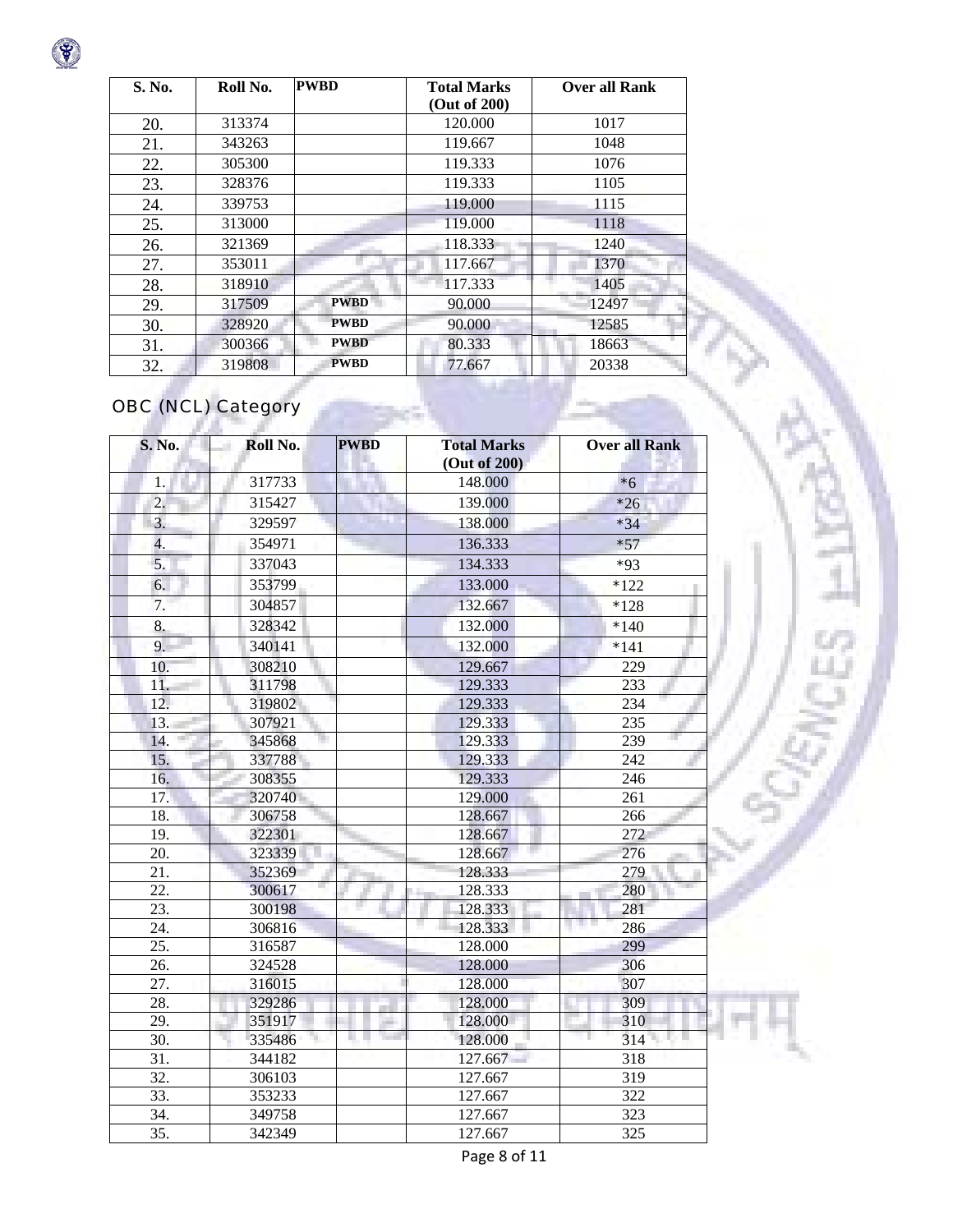| S. No. | Roll No. | <b>PWBD</b> | <b>Total Marks</b><br>(Out of 200) | <b>Over all Rank</b> |
|--------|----------|-------------|------------------------------------|----------------------|
| 36.    | 314462   |             | 127.667                            | 333                  |
| 37.    | 338859   |             | 127.667                            | 334                  |
| 38.    | 327354   |             | 127.333                            | 338                  |
| 39.    | 351218   |             | 127.333                            | 339                  |
| 40.    | 321040   |             | 127.333                            | 343                  |
| 41.    | 313646   |             | 127.333                            | 345                  |
| 42.    | 300780   |             | 127.333                            | 347                  |
| 43.    | 308557   |             | 127.333                            | 348                  |
| 44.    | 334969   |             | 127.333                            | 350                  |
| 45.    | 321999   |             | 127.333                            | 351                  |
| 46.    | 325785   |             |                                    | 354                  |
| 47.    |          |             | 127.333                            |                      |
|        | 326531   |             | 127.000                            | 356                  |
| 48.    | 333665   |             | 127.000                            | 357                  |
| 49.    | 349347   |             | 127.000                            | 361                  |
| 50.    | 339925   |             | 127.000                            | 367                  |
| 51.    | 304814   |             | 126.667                            | 374                  |
| 52.    | 343771   |             | 126.667                            | 375                  |
| 53.    | 342531   |             | 126.667                            | 386                  |
| 54.    | 332974   |             | 126.333                            | 394                  |
| 55.    | 308691   |             | 126.333                            | 398                  |
| 56.    | 303191   |             | 126.333                            | 401                  |
| 57.    | 303674   |             | 126.333                            | 402                  |
| 58.    | 336152   |             | 126.000                            | 412                  |
| 59.    | 350887   |             | 126.000                            | 414                  |
| 60.    | 319596   |             | 126.000                            | 416                  |
| 61.    | 343308   |             | 126.000                            | 418                  |
| 62.    | 307511   |             | 126.000                            | 421                  |
| 63.    | 340732   |             | 126.000                            | 425                  |
| 64.    | 333478   |             | 126.000                            | 434                  |
| 65.    | 328073   |             | 125.667                            | 438                  |
| 66.    | 349338   |             | 125.667                            | 439                  |
| 67.    | 354843   |             | 125.667                            | 442                  |
| 68.    | 352336   |             | 125.667                            | 443                  |
| 69.    | 345066   |             | 125.667                            | 444                  |
| 70.    | 311203   |             | 125.667                            | 445                  |
| 71.    | 342154   |             | 125.667                            | 446                  |
| 72.    | 328612   |             | 125.667                            | 449                  |
| 73.    | 335359   |             | 125.667                            | 450                  |
| 74.    | 323892   |             | 125.667                            | 453                  |
| 75.    | 337120   |             | 125.667                            | 457                  |
| 76.    | 322563   |             | 125.333                            | 461                  |
| 77.    | 349744   |             | 125.333                            | 465                  |
| 78.    | 305768   | a,          | 125.333                            | 470                  |
| 79.    | 341641   |             | 125.333                            | n e<br>473           |
| 80.    | 317415   |             | 125.333                            | 474                  |
| 81.    | 302337   |             | 125.333                            | 475                  |
| 82.    | 340091   |             | 125.333                            | 479                  |
| 83.    | 347301   |             | 125.333                            | 481                  |
| 84.    | 328039   | an i        | 125.333                            | 482                  |
| 85.    | 312667   | ш           | 125.333                            | 487 -<br>6 L         |
| 86.    | 348244   |             | 125.333                            | 488                  |
| 87.    | 322604   |             | 125.333                            | 493                  |
| 88.    | 335737   |             | 125.000                            | 499                  |
| 89.    | 334576   |             | 125.000                            | 502                  |
| 90.    | 355418   |             | 125.000                            | 508                  |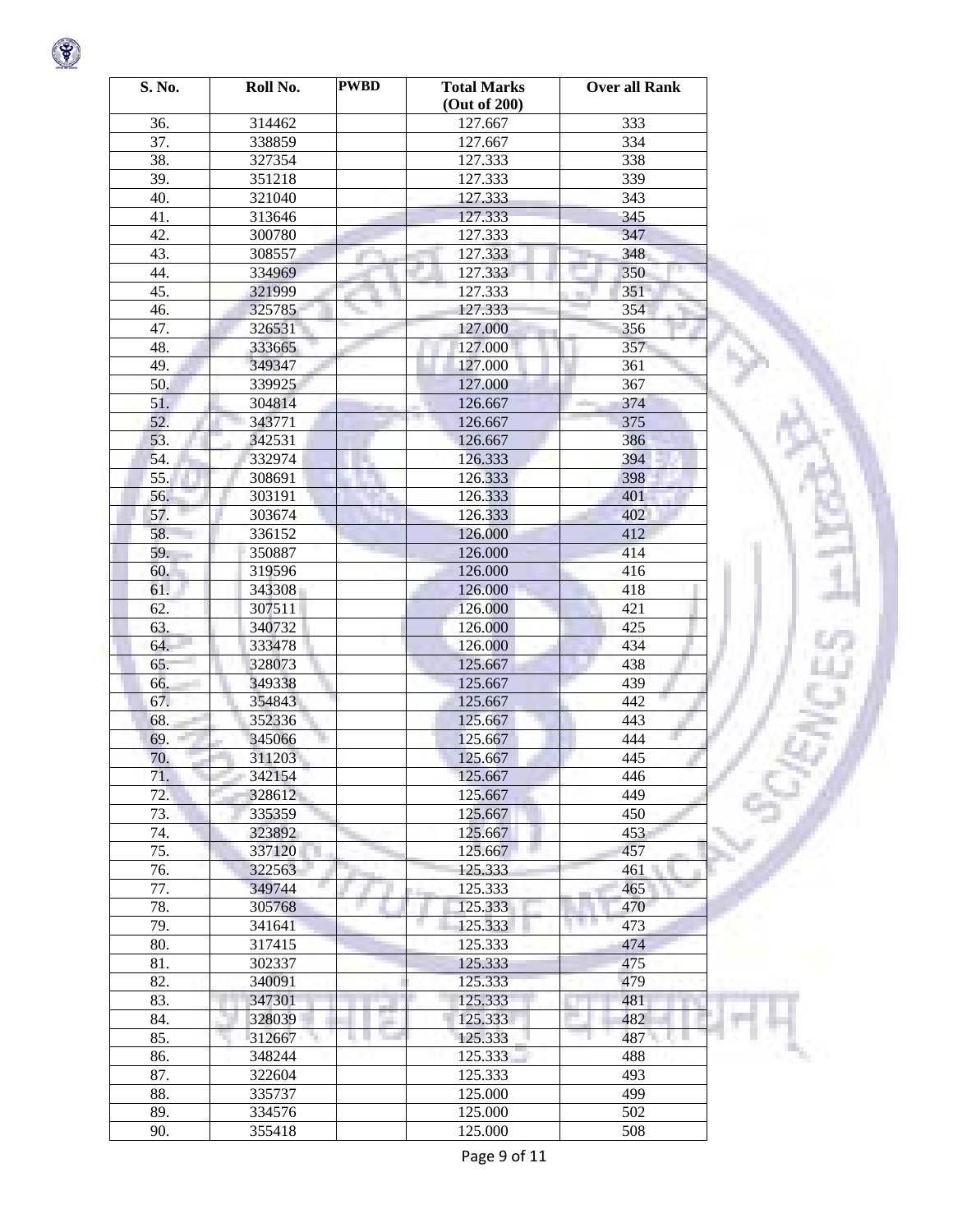| S. No. | Roll No. | <b>PWBD</b> | <b>Total Marks</b><br>(Out of 200) | Over all Rank |
|--------|----------|-------------|------------------------------------|---------------|
| 91.    | 309630   |             | 125.000                            | 510           |
| 92.    | 316781   |             | 125.000                            | 514           |
| 93.    | 354272   |             | 125.000                            | 517           |
| 94.    | 307980   |             | 125.000                            | 518           |
| 95.    | 347873   |             | 124.667                            | 519           |
| 96.    | 338029   |             | 124.667                            | 522           |
| 97.    | 306104   |             | 124.667                            | 526           |
| 98.    | 310870   |             | 124.667                            | 527           |
| 99.    | 305443   |             | 124.667                            | 531           |
| 100.   | 341856   |             | 124.667                            | 538           |
| 101.   | 307761   |             | 124.667                            | 540           |
| 102.   | 327411   |             | 124.333                            | 541           |
| 103.   | 327457   |             | 124.333                            | 546           |
| 104.   | 313525   |             | 124.333                            | 547           |
| 105.   | 327842   |             | 124.333                            | 550           |
| 106.   | 302173   |             | 124.333                            | 554<br>a ili  |
| 107.   | 303380   |             | 124.333                            | 558           |
| 108.   | 338651   |             | 124.333                            | 559           |
| 109.   | 352619   | <b>PWBD</b> | 115.667                            | 1734          |
| 110.   | 322905   | <b>PWBD</b> | 105.333                            | 4863          |
| 111.   | 342136   | <b>PWBD</b> | 104.000                            | 5341          |
| 112.   | 319779   | <b>PWBD</b> | 102.333                            | 5970          |
| 113.   | 345395   | <b>PWBD</b> | 100.667                            | 6770          |
| 114.   | 321875   | <b>PWBD</b> | 100.000                            | 7163          |
| 115.   | 324993   | <b>PWBD</b> | 99.667                             | 7257          |
| 116.   | 329247   | <b>PWBD</b> | 98.667                             | 7741          |
| 117.   | 319159   | <b>PWBD</b> | 92.000                             | 11366         |
| 118.   | 345731   | <b>PWBD</b> | 90.000                             | 12454         |
| 119.   | 311509   | <b>PWBD</b> | 88.667                             | 13264         |
| 120.   | 352071   | <b>PWBD</b> | 82.667                             | 17117         |
| 121.   | 344691   | <b>PWBD</b> | 82.000                             | 17487         |
| 122.   | 317392   | <b>PWBD</b> | 81.000                             | 18189         |
| 123.   | 353631   | <b>PWBD</b> | 80.333                             | 18762         |

## **IMPORTANT:**

- 1. The Examination Section, AIIMS, New Delhi conducted a combined online Entrance Examination of 04 Central Government Hospitals, New Delhi and AIIMS, New Delhi hence two separate results have been prepared one for AIIMS, New Delhi (Result Notification No.167/2019 dated 28/09/2019) and another for 04 Central Government Hospitals, New Delhi (Result Notification No.168/2019 dated 28/09/2019) depending on their eligibility according to the advertisement. Consequently, while some candidates may have qualified for one hospital based on their merit and availability of seats in the respective category, there may be candidates who may have qualified in both Central Government Hospitals and in AIIMS, New Delhi. These candidates are free to choose and accept the offer of either Hospital subject to verification of certificates and eligibility.
- 2. There are 52 posts for PWBD candidates but only 25 PWBD candidates have qualified. Hence the remaining 27 posts are kept vacant under UR Category.
- 3. The Category candidates who have claimed any relaxation (except Govt. Servant) as applicable to the particular category are placed in merit of their respective category. These candidates have been indicated by (**\***) in rank column.